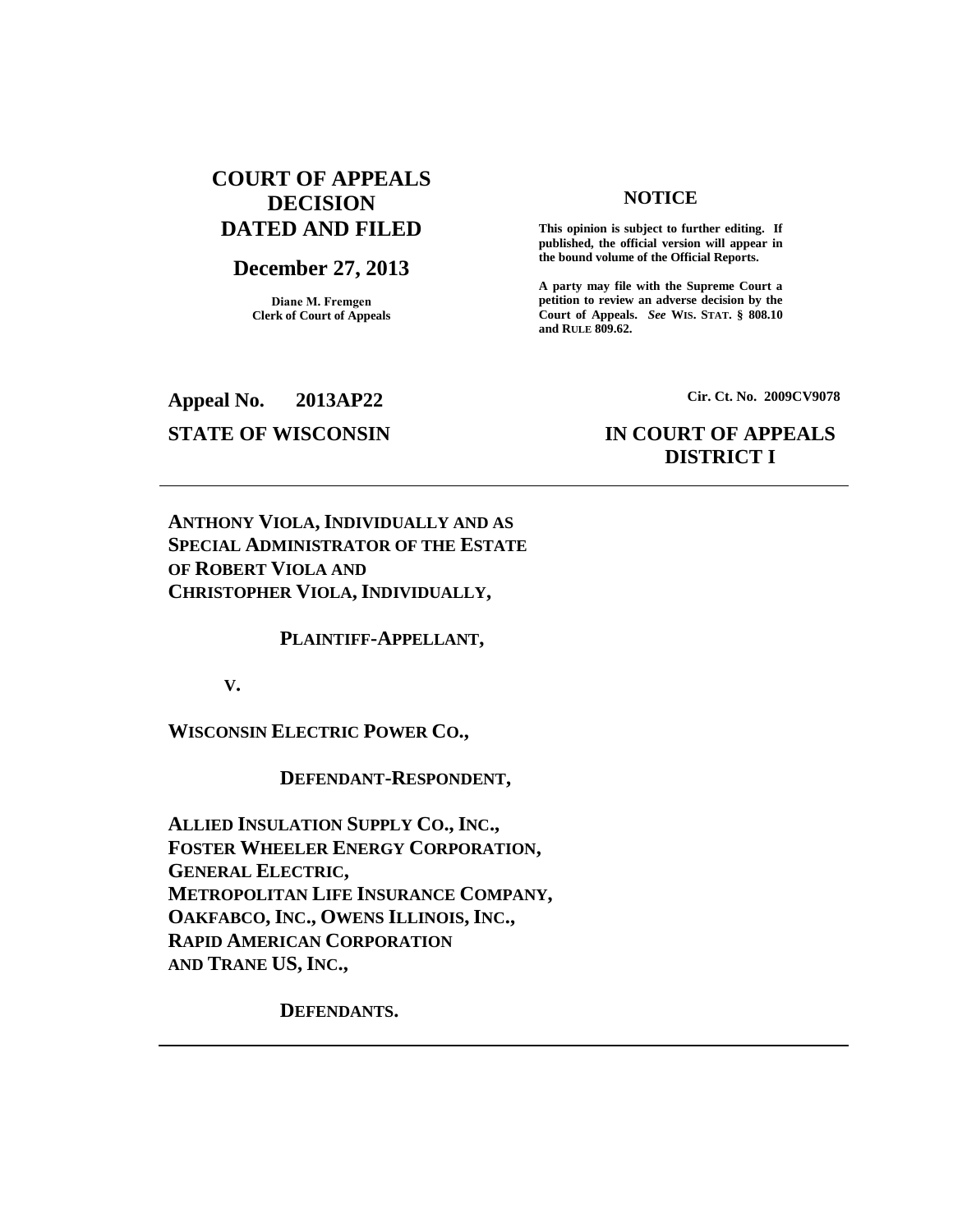APPEAL from an order of the circuit court for Milwaukee County: TIMOTHY M. WITKOWIAK, Judge. *Reversed and cause remanded for further proceedings*.

Before Curley, P.J., Fine and Brennan, JJ.

¶1 CURLEY, P.J. Anthony Viola, individually and as special administrator of the estate of his father, Robert Viola, and Christopher Viola<sup>1</sup> appeal the trial court's grant of summary judgment on the claim asserted against Wisconsin Electric Power Company for violation of the Safe Place statute, WIS. STAT.  $\S$  101.11 (2009-10).<sup>2</sup> Viola sued Wisconsin Electric under the Safe Place statute, alleging that the presence of asbestos in the air during and following routine repairs to Wisconsin Electric's buildings constituted an unsafe condition associated with the premises. Viola also alleged that Wisconsin Electric had actual and/or constructive notice of the condition, but failed to take any steps to remedy it. On appeal, Viola contends that the trial court erred in concluding that the presence of asbestos in Wisconsin Electric's premises as alleged in Viola's amended complaint was not an "unsafe condition," but rather, a negligent "act of operation" barring recovery. We agree with Viola, and therefore reverse and remand for trial.

<sup>&</sup>lt;sup>1</sup> Hereafter we refer to the appellants collectively as "Viola."

 $2$  All references to the Wisconsin Statutes are to the 2011-12 version unless otherwise noted.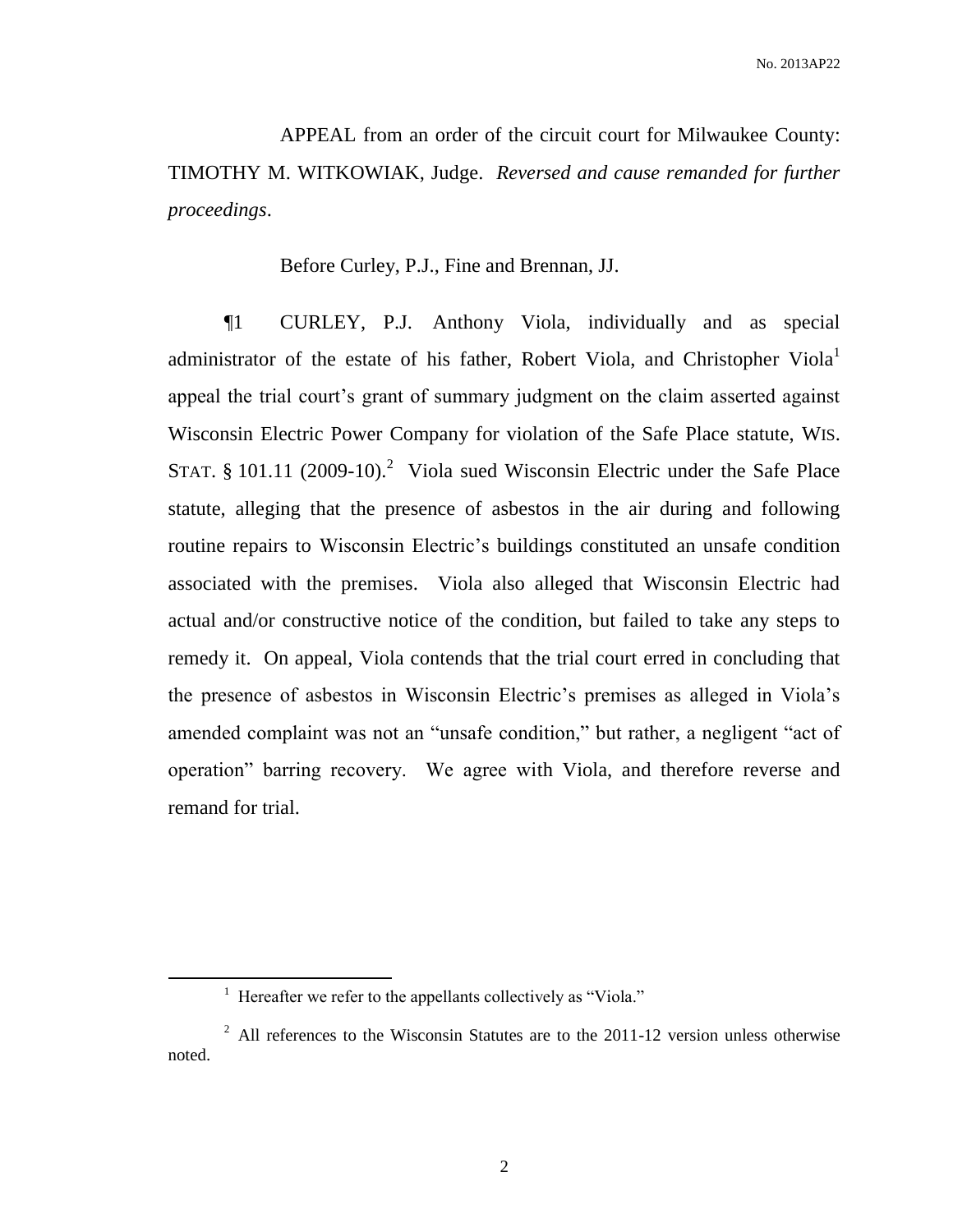#### **BACKGROUND**

### *A. Nature of the Case*

¶2 Robert Viola worked as an insulator or "pipe coverer" from the mid-1950s to the early 1980s. Over the course of twenty-five years, he worked for various companies, and some of the projects on which he worked were located at properties owned by Wisconsin Electric. While working in buildings owned by Wisconsin Electric, Viola was exposed to asbestos dust, which was released into the air when asbestos-containing insulation was installed, removed, and/or replaced. As a result of his asbestos exposure, Viola developed malignant mesothelioma in May 2009 and died in December of that year. Viola sued numerous defendants, including Wisconsin Electric, for negligence relating to his asbestos exposure.

## *B. Allegations Against Wisconsin Electric*

¶3 As pertinent to this appeal, Viola's amended complaint alleged the following with regard to Wisconsin Electric:

> Defendant Wisconsin Electric Power Company is a Wisconsin corporation and at all times was or is doing business within the State of Wisconsin, under the name Wisconsin Electric Power Company….

> This claim is asserted against the following defendants (collectively the premises defendants) who owned premises at which decedent may have been exposed to asbestos:

- a. A.O. Smith Corporation;
- b. Rockwell Automation, Inc.;
- c. Miller Brewing Company;
- d. Pabst Brewing Company;
- e. Wisconsin Electric Power Company.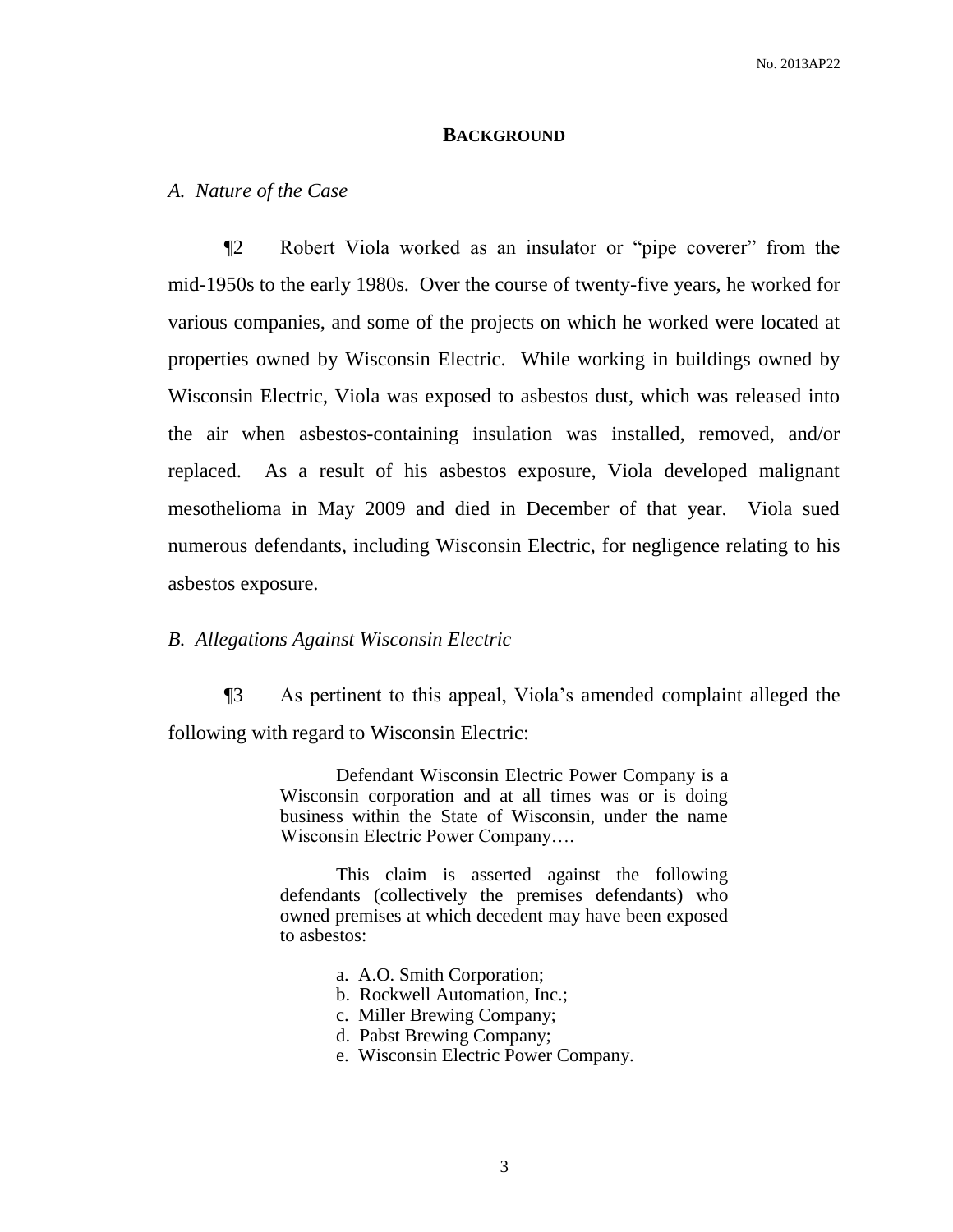Decedent [Robert Viola] worked as an employee of independent contractors in places of employment owned and/or controlled by the premises defendants.

During times when decedent was working at the premises, asbestos products were being installed or removed so as to create the condition of airborne asbestos on a regular and frequent basis.

Defendants knew of the condition of airborne asbestos in the workplace.

Defendants knew or should have known of the health hazards of asbestos.

During decedent's employment at the premises, each defendant owed a duty to furnish and maintain a place of employment as safe as the nature of its business would reasonably permit as set forth under the common law and codified in Wisconsin Statute § 101.11, titled "Employer's duty to furnish safe employment and place."

Defendants violated their duty to furnish a safe workplace for decedent in one or more of the following ways:

a. failing to adequately warn decedent of the dangers of harm from exposure to asbestos;

b. failing to instruct decedent adequately about safety precautions for exposure to asbestos;

c. failing to establish adequate safety measures to protect decedent from exposure to asbestos;

d. failing to adequately test for asbestos where decedent worked;

e. employing any contractor which failed to take reasonable precautions against the danger of asbestos;

f. allowing the use of asbestos containing products at the premises;

g. failing to assign or hire personnel qualified to recognize, evaluate and control asbestos exposures at the premises.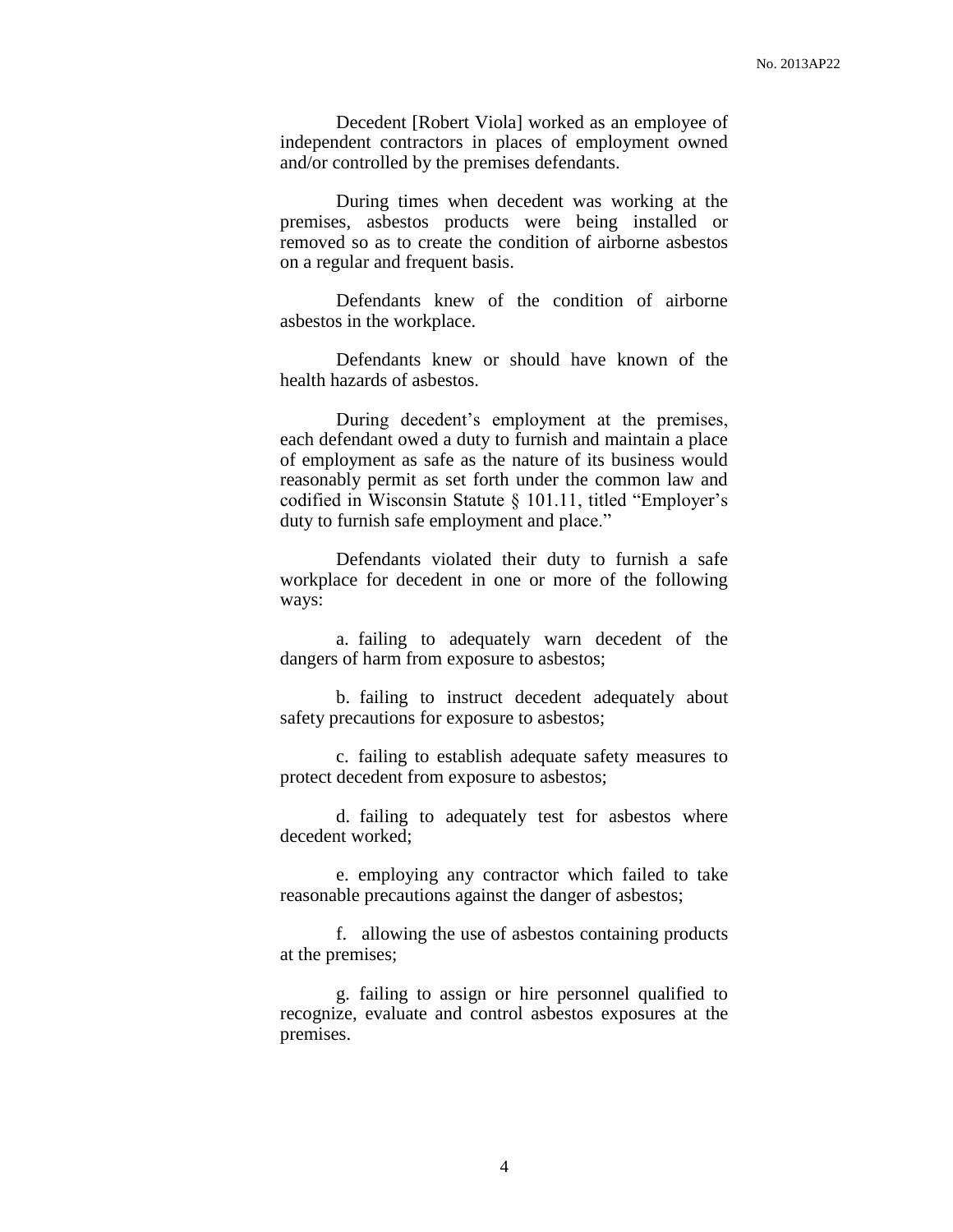As a direct and proximate result of the acts and omissions of the premises defendants above, decedent and plaintiffs were injured as described above.

(Some punctuation added; some numbering omitted.)

*C. Discovery*

 $\overline{a}$ 

¶4 Discovery yielded numerous facts supporting Viola's claim, none of which Wisconsin Electric has contradicted.<sup>3</sup> These facts, which we derive from Viola's appellate brief, are supported by the record.

¶5 For example, Viola submitted evidence that, as a result of the installation, repair, and removal of asbestos-containing products, he was in constant contact with asbestos dust while working in Wisconsin Electric's buildings:

> The … facilities where the decedent Robert A. Viola worked in the 1960's were filled with airborne asbestos. In those days [Wisconsin Electric] contractually required that its power generation equipment, transmission conduits, and other fixtures be insulated with asbestos. At [Wisconsin Electric]'s Oak Creek Power Plant, more than

<sup>&</sup>lt;sup>3</sup> On appeal, Wisconsin Electric claims that most of the facts asserted by Viola are irrelevant because they were not considered by the trial court, which granted summary judgment on the basis that the amended complaint failed to state a claim. Wisconsin Electric asserts "these facts are completely irrelevant to the Trial Court's decision which is on review as these facts were not considered by the Trial Court. By citing these facts at the appellate level, [Viola] is attempting to create a retrospective claim which was not pled in the first place." Wisconsin Electric's assertion is based on a misunderstanding of the standard of review. We do not merely review the trial court's decision; rather, we review the grant or denial of summary judgment independently of the trial court. *See Smaxwell v. Bayard*, 2004 WI 101, ¶12, 274 Wis. 2d 278, 682 N.W.2d 923. We also remind Wisconsin Electric that "'Respondents on appeal cannot complain if propositions of appellants are taken as confessed which they do not undertake to refute.'" *See Charolais Breeding Ranches, Ltd. v. FPC Sec. Corp.*, 90 Wis. 2d 97, 109, 279 N.W.2d 493 (Ct. App. 1979) (citation omitted).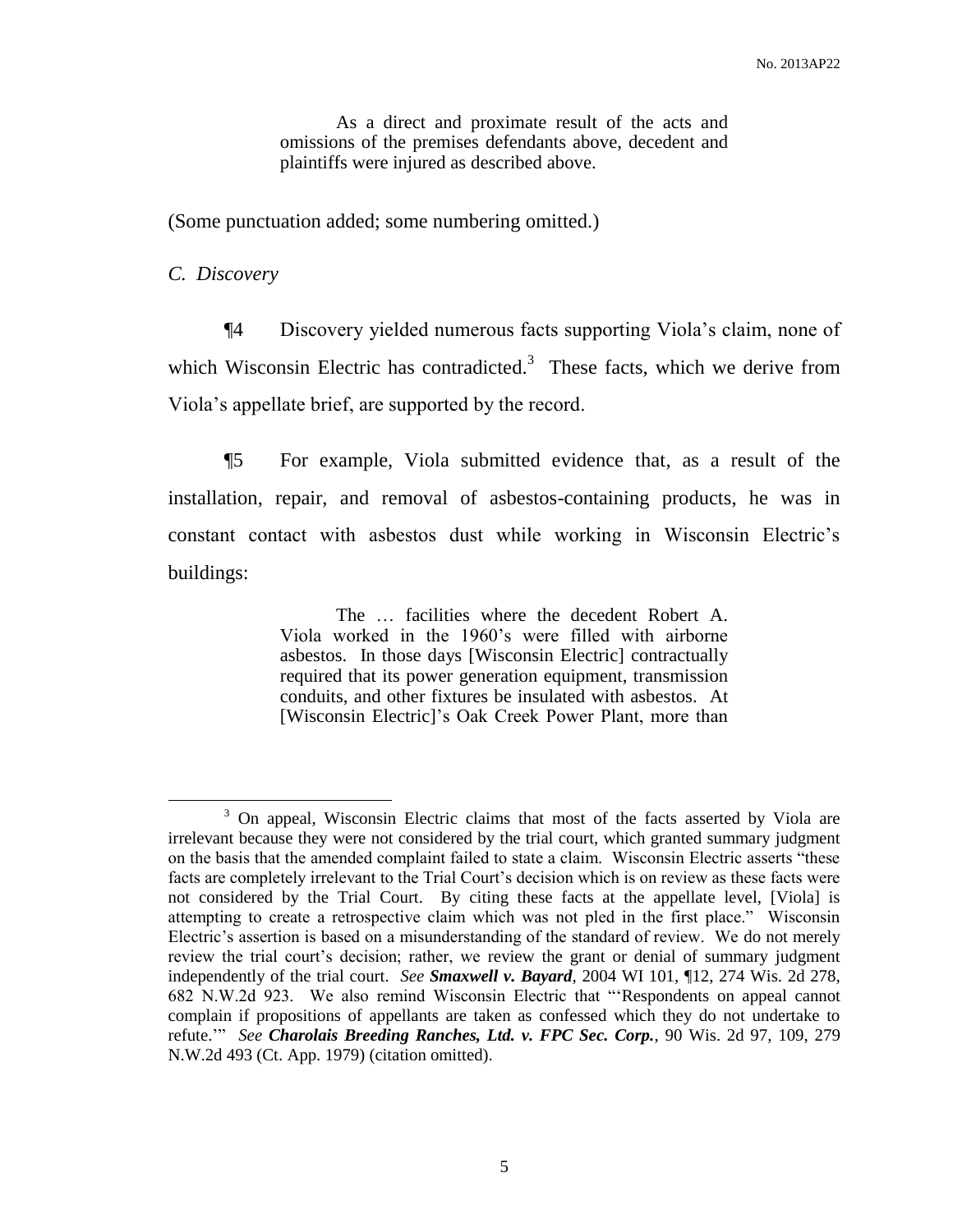423,924 square feet – the equivalent of over seven football fields – of asbestos block insulation, more than 95,765 feet – over 18 miles – of asbestos covering material, and at least 7,204 bags of asbestos cement were affixed to the structures....

All the tradesmen – pipe fitters, welders, steel workers, electricians, mechanics, construction workers, as well as [Wisconsin Electric]'s own employees – were constantly exposed to airborne asbestos. At Oak Creek Unit 5, where Mr. Viola worked "twelve hours a day" for about eight months, large numbers of people from different trades toiled together in partially enclosed spaces where the release of asbestos dust would circulate for all the workers to breath[e].

….

….

The men and women who worked at [Wisconsin Electric]'s Oak Creek plant were regularly exposed to other types of asbestos products such as magnesia covering material. When the boilers or turbines went off-line, called "outages," old magnesia covering insulation had to be torn off and new material was applied. This product was required by [Wisconsin Electric]'s contract specifications to have "not less than 10% long asbestos fibers".... The magnesia covering "came in a bag," and people who toiled on the turbine maintenance work, like Mr. Viola, were exposed to this "fibrous, flaky material" that was "very dusty."

At the end of one of his twelve-hour shifts, Mr. Viola's clothing matched [Wisconsin Electric]'s own published description of workers "dipped in flour." His clothes would be covered in the insulation material [Wisconsin Electric] mandated be used to protect its structures: "you would be very dusty."

¶6 The evidence included the following testimony from Viola's deposition:

> Now I could be working on the very far end of that powerhouse, and I could be mixing a mud box of asbestos cements; and there could be six different trades working on the … other end of that powerhouse and, because on most construction sites there's a draft in the building, this is like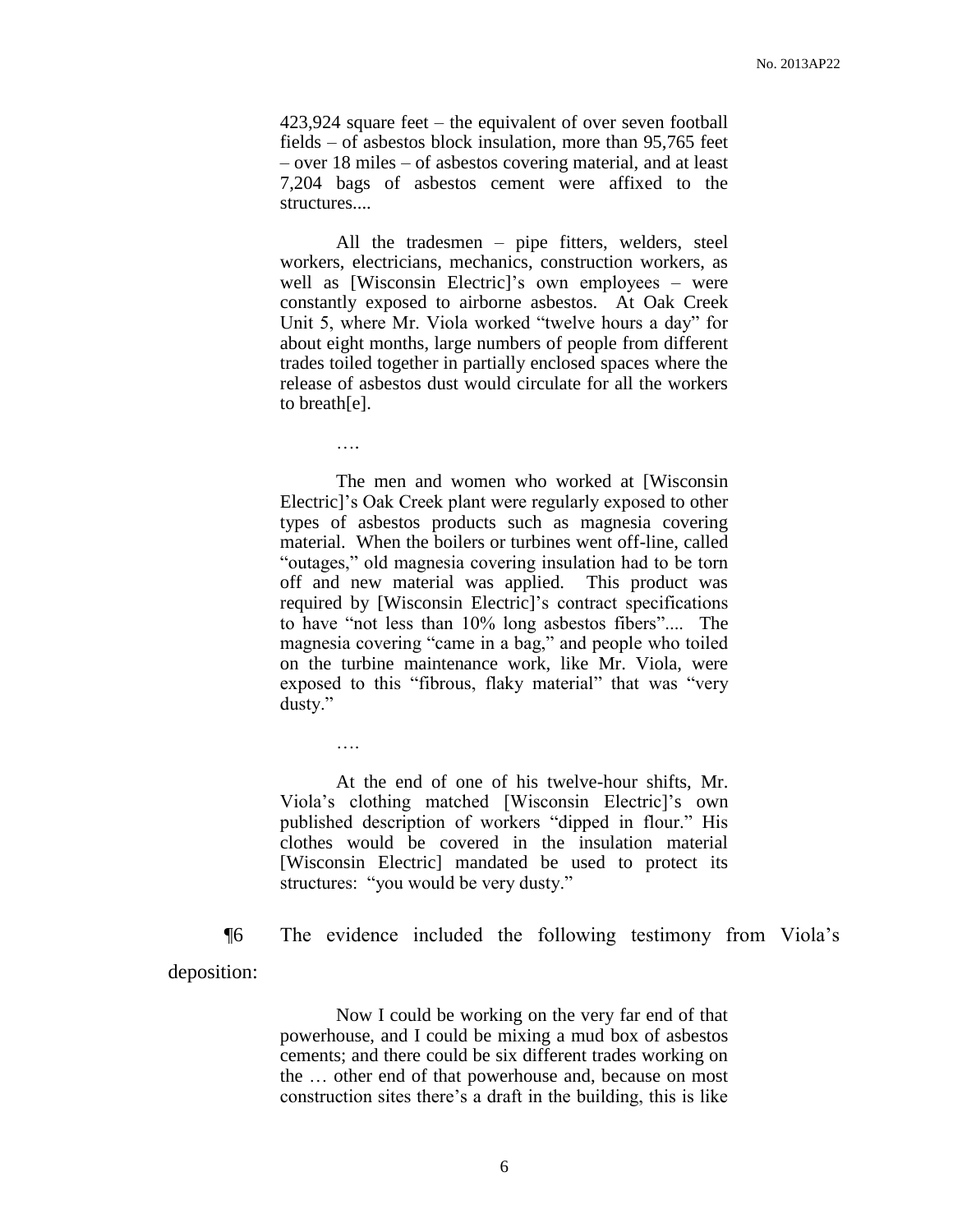a chimney. I mean you throw something up in the air, you're going to see it floating. It doesn't take off, but it floats; and that asbestos fiber mixing in that box got up high enough, or wherever it got up, and just slowly filtered, filtered, filtered, filtered to the other end of that building; and in between its travel, there must have been 40 men breathing in that fiber and not knowing it.

¶7 Additionally, Viola submitted evidence that Wisconsin Electric either knew or should have known not only that individuals working in its buildings were continually exposed to asbestos, but also that this exposure was harmful:

> Years before Mr. Viola started to work at [Wisconsin Electric], industry management also knew that asbestos represented a serious hazard to workers. Dr. Henry A. Anderson gave this uncontradicted testimony:

In my opinion, with reasonable medical certainty, by the decades of the 1930s and 1940s it was known or could have been known by the medical community, industry management, workers' compensation insurers and occupational regulatory authorities that asbestos dust inhalation posed a significant human health hazard and that asbestos fibers penetrated deep into the lungs where they persisted, could not be removed, led to irreversible and progressive tissue damage which caused diseases which were incurable and could lead to disability and death.

The head of the health and safety department at WEPCO, Russell Selbo, testified that he knew that asbestos insulation was present at the plants:

….

Q. …. While you were working as a test engineer, you knew asbestos – and this is back in the '40's, early '50's – you knew asbestos was being used at the power plant at Wisconsin Electric; is that right?

A. I knew that the insulating material contained asbestos.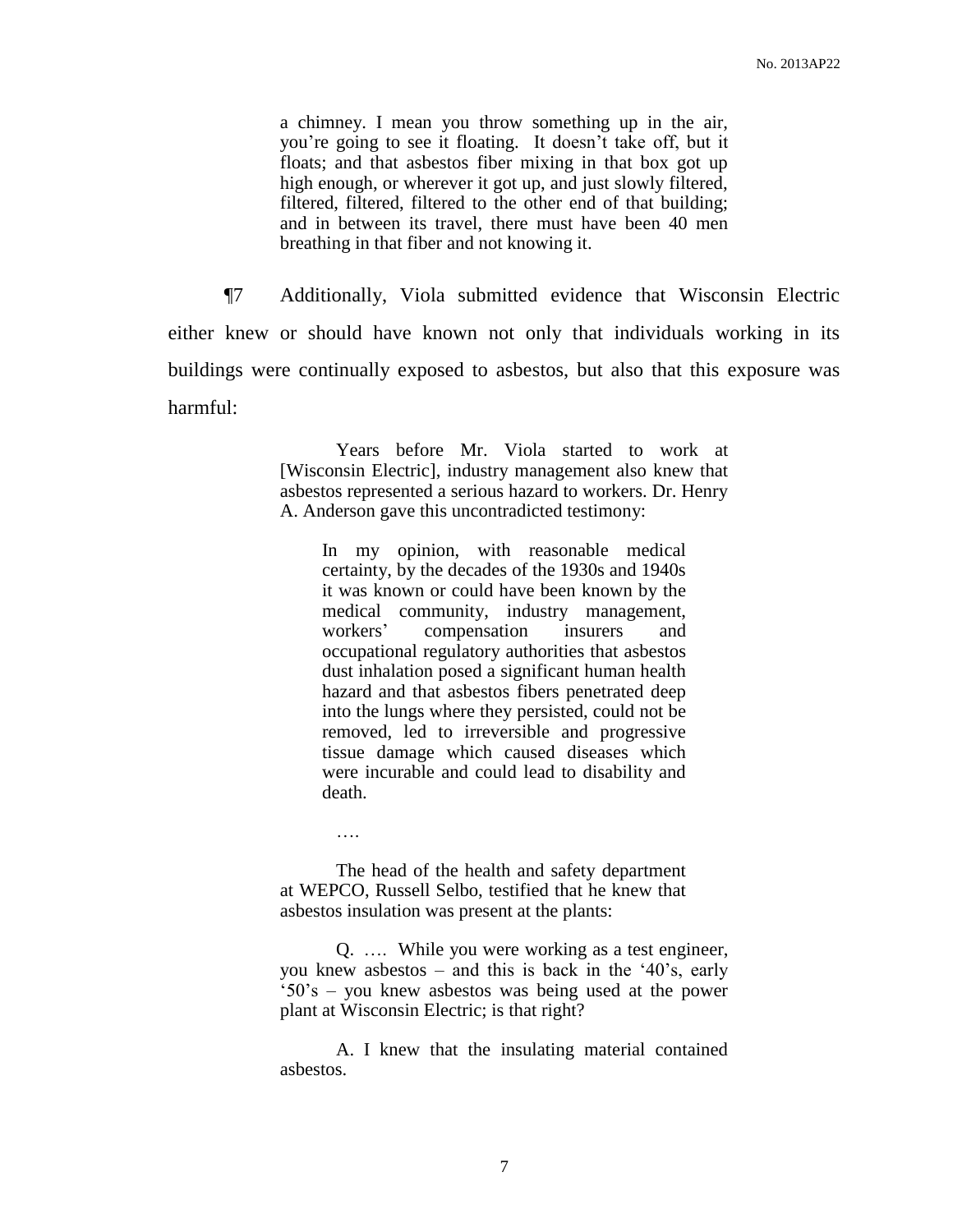Q. And then you went into the safety department in 1956 with knowledge that asbestos was being used at the Wisconsin Electric power plants including Oak Creek; is that right?

A. I realized that it was contained in the insulation that was being used in the plants.

¶8 Viola also submitted evidence showing that Wisconsin Electric knew that the condition of visible airborne asbestos dust was released *from the normal practice* of insulating power generation equipment and systems. Sol Burstein, the executive in charge of all Wisconsin Electric's power plants in the 1960s, testified:

> Q. And you had the opportunity to watch [the insulators] doing sawing and fitting of the insulation on the steam pipes; is that right?

> > A. Yes.

Q. And we can agree that that process creates dust; is that right?

A. Is  $-$ 

Q. Creates dust; is that right?

A. Depending on the definition of dust, I assume we can agree on it.

¶9 In addition, Viola submitted evidence showing that Wisconsin Electric did nothing to alleviate the dangers of asbestos exposure: "Wilbur Ebel, who worked for [Wisconsin Electric] from 1957 to 1994, testified he could not recall any protective measures being undertaken by [Wisconsin Electric] until the  $1980's."$ 

¶10 Viola also submitted evidence that his exposure to asbestos caused his death: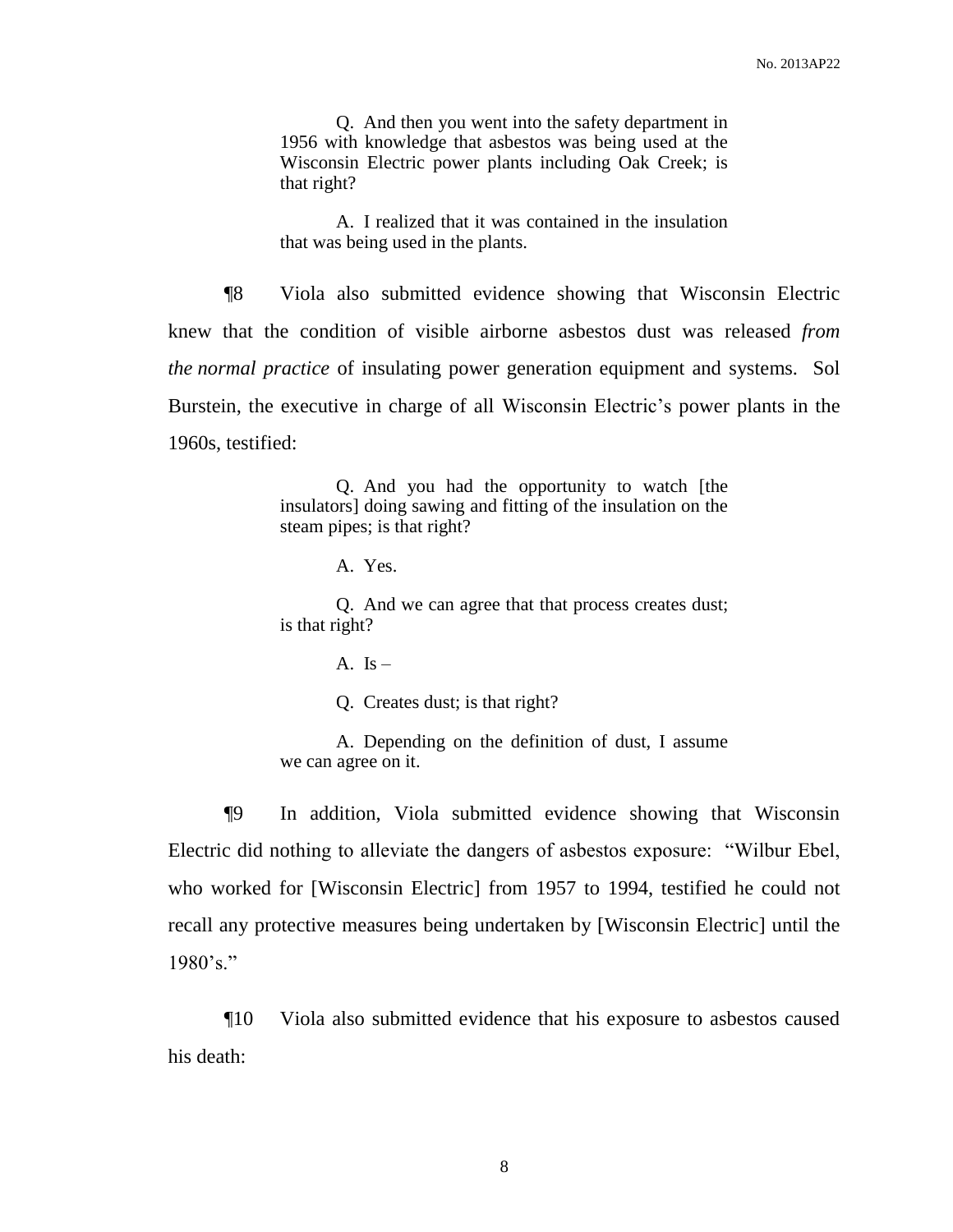Henry A. Anderson, M.D., has concluded that "Mr. Viola's asbestos exposures," including those occurring at [Wisconsin Electric] in the early 1960's, "substantially contributed to the development of his asbestosis and malignant mesothelioma" that ultimately caused his death.

#### *Summary Judgment*

¶11 Wisconsin Electric moved for summary judgment, which the trial court granted. The trial court solely focused on Viola's amended complaint, determining that it did not properly allege any Safe Place liability:

> Importantly, Wisconsin's Safe Place statute governs only unsafe physical conditions of the premises. It does not involve reckless or negligent acts of persons on the premises. This is known as the "acts of operation" rule.

> > ….

….

….

In this case, the alleged unsafe condition is airborne asbestos dust….

The plaintiff's complaint alleges that during the times when the decedent was working at the premises, asbestos products were being installed or removed so as to create a condition of airborne asbestos on a regular and frequent basis. This allegation … implies that the condition of airborne asbestos was, in fact, a result of activity of removing or installing asbestos products. In other words, but for the activity of installing or removing asbestos, the asbestos would not have become airborne.

In other words, Robert Viola's injuries were related to an unsafe act of operation; working with asbestos, and doing so without proper protection or precautions. Whether the exposure was due to the negligence of Robert Viola, his coworkers, his employer, the manufacturer, or anyone else is of no significance; it is nevertheless an unsafe activity that caused the injury.

Based on the foregoing analysis, the court finds that [Viola does] fail to state a claim under the Wisconsin Safe Place Act. As a result, the court will grant the defense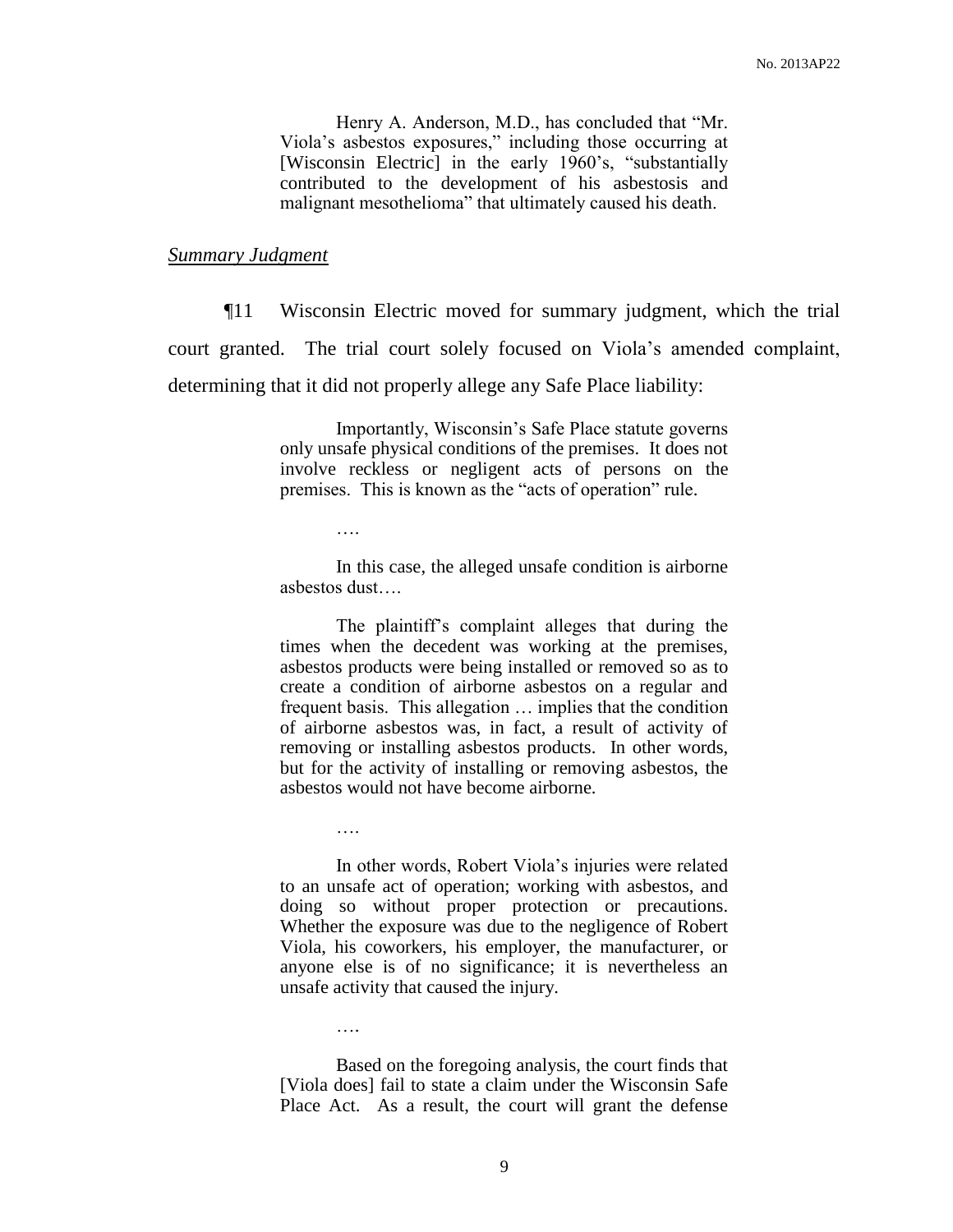motion for summary judgment in that a cause of action was not established.

(Some capitalization added.)

¶12 Viola appeals.

#### **ANALYSIS**

¶13 Although Viola makes two arguments on appeal, we address only one. Viola first argues that the trial court erred in granting summary judgment. He additionally argues that the doctrine of issue preclusion bars Wisconsin Electric from litigating the issue of whether it violated the Safe Place statute in this case because, in 2001, a jury in another Milwaukee County case found that Wisconsin Electric violated the Safe Place statute by negligently failing to furnish a safe place of employment at the same Oak Creek power plant where Viola worked. Because we conclude, as explained in more detail below, that the trial court erred in granting summary judgment, we do not address Viola's issue preclusion argument. *See Patrick Fur Farm, Inc. v. United Vaccines, Inc.*, 2005 WI App 190, ¶8 n.1, 286 Wis. 2d 774, 703 N.W.2d 707 ("we decide cases on the narrowest possible grounds").

¶14 Thus, the sole issue before us is whether the trial court erred in granting summary judgment on Viola's negligence claim against Wisconsin Electric. We affirm the trial court's grant of summary judgment only if there exists no genuine issue of material fact and if the movant is entitled to judgment as a matter of law. *See Novak v. American Family Mut. Ins. Co.*, 183 Wis. 2d 133, 136, 515 N.W.2d 504 (Ct. App. 1994); WIS. STAT. § 802.08(2). We review *de novo* the grant or denial of summary judgment, employing the same methodology as the circuit court. *See Smaxwell v. Bayard*, 2004 WI 101, ¶12,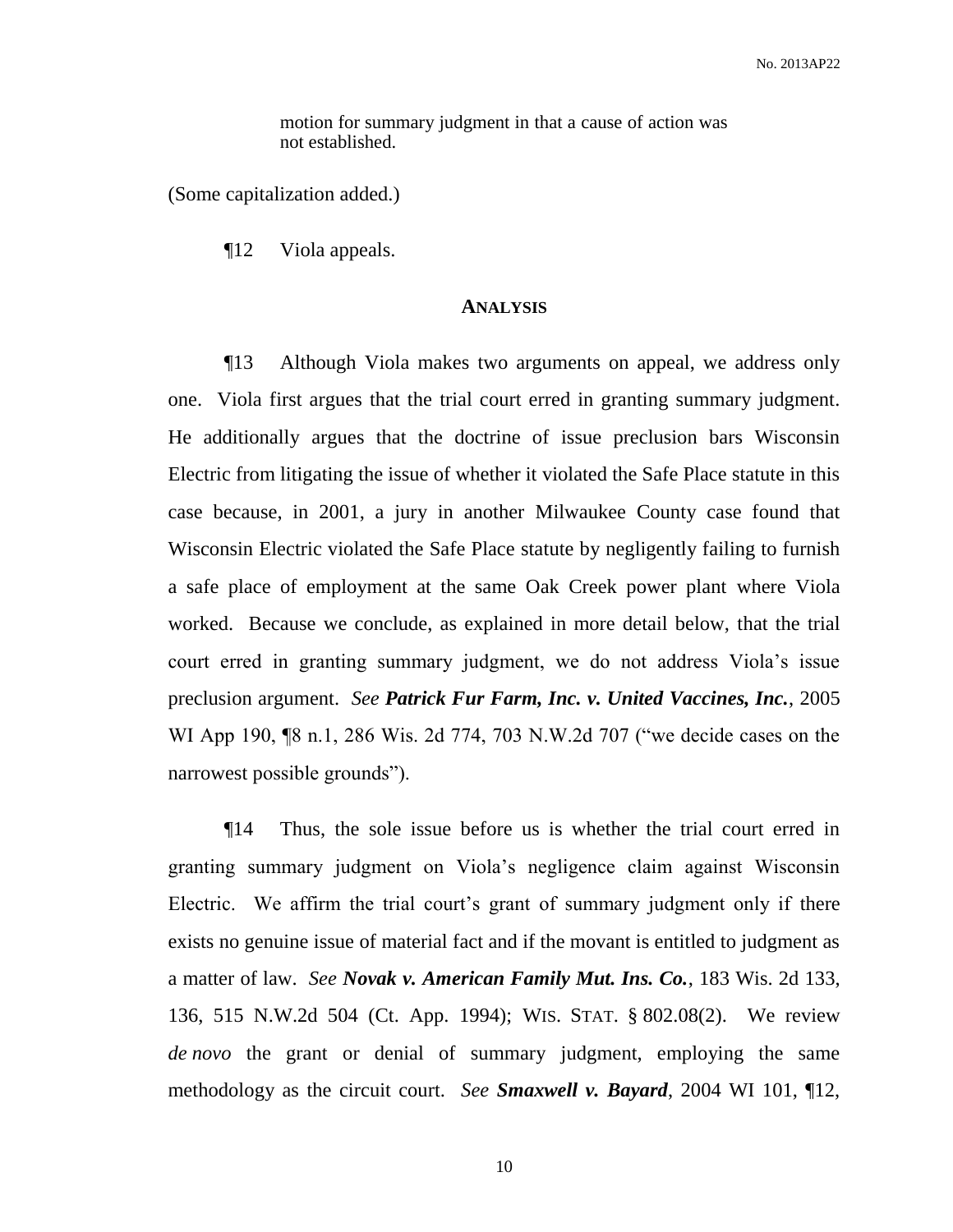No. 2013AP22

274 Wis. 2d 278, 682 N.W.2d 923. First, we examine the pleadings to determine whether a proper claim for relief has been stated. *See Green Spring Farms v. Kersten*, 136 Wis. 2d 304, 315, 401 N.W.2d 816 (1987). If the complaint states a claim and the answer joins the issue, our inquiry then turns to whether any genuine issues of material fact exist. *See id.* The inferences to be drawn from the underlying facts are to be viewed in the light most favorable to the party opposing the motion. *Lambrecht v. Estate of Kaczmarczyk*, 2001 WI 25, ¶23, 241 Wis. 2d 804, 623 N.W.2d 751.

¶15 Specifically, the parties disagree on whether the trial court correctly determined that Viola's claim was barred because the amended complaint alleged "acts of operation" rather than "an unsafe condition associated with the premises." Viola argues that the amended complaint *does* allege an unsafe condition associated with the premises. Wisconsin Electric, on the other hand, contends that the trial court correctly granted summary judgment in its favor because the amended complaint merely alleges "acts of operation" for which a plaintiff may not recover under the Safe Place statute.

¶16 We must therefore determine whether Viola's amended complaint alleges an unsafe condition associated with the premises or a negligent act of operation. "This requires us to interpret and apply the Safe Place statute" to the facts, which "presents a question of law we review *de novo*." *See Barry v. Employers Mut. Cas. Co.*, 2001 WI 101, ¶17, 245 Wis. 2d 560, 630 N.W.2d 517 (capitalization and emphasis added).

11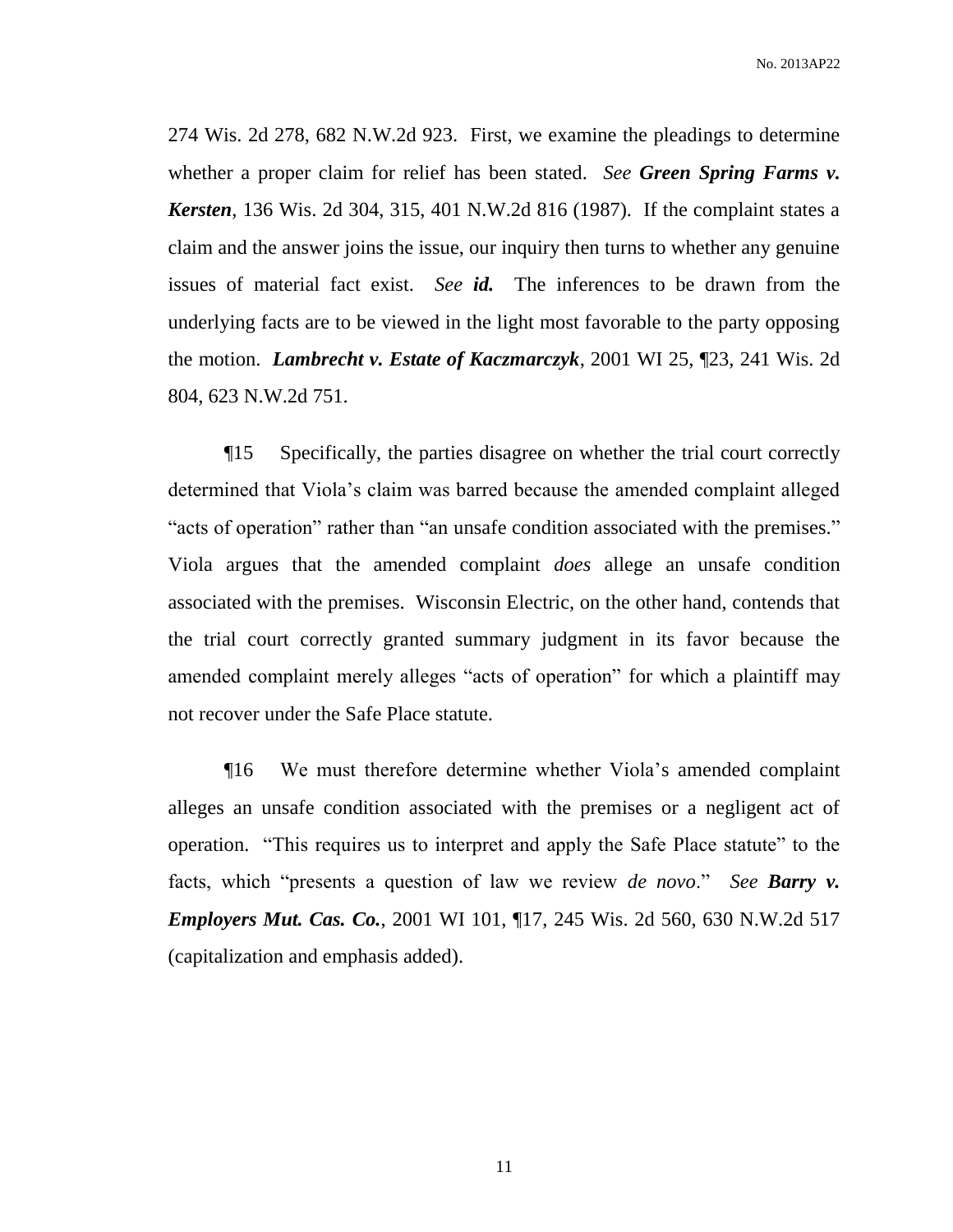### ¶17 Wisconsin's Safe Place statute, WIS. STAT. § 101.11:<sup>4</sup>

"is a negligence statute that, rather than creating a distinct cause of action, instead establishes a duty greater than that of ordinary care imposed at common law." It imposes a duty on premises owners to construct, repair, and maintain premises so as to make them safe for employees or "frequenters." An employee of an independent contractor doing work on the premises is a frequenter working in a place of employment. The statute also requires owners to furnish and use safety devices and safeguards, and to adopt and use methods and processes reasonably adequate to render the place of employment safe. While an owner does not need to guarantee absolute safety, it must provide an environment as free from danger to the life, health, safety, or welfare of employees and frequenters as the nature of the premises will reasonably permit.

*See Anderson v. Proctor & Gamble Paper Prods. Co.*, 924 F. Supp. 2d 996, 1001-02 (E.D. Wis. 2013) (citations omitted).

¶18 The Safe Place statute protects against unsafe "'structural defects,'" as well as "unsafe 'conditions associated with the structure' of a building." *See id.* at 1002. If a "hazardous condition results from an unsafe condition associated with the structure, such as a defect attributable to the failure to safely repair or

<sup>&</sup>lt;sup>4</sup> WISCONSIN STAT. § 101.11(1) provides, in its entirety:

Every employer shall furnish employment which shall be safe for the employees therein and shall furnish a place of employment which shall be safe for employees therein and for frequenters thereof and shall furnish and use safety devices and safeguards, and shall adopt and use methods and processes reasonably adequate to render such employment and places of employment safe, and shall do every other thing reasonably necessary to protect the life, health, safety, and welfare of such employees and frequenters. Every employer and every owner of a place of employment or a public building now or hereafter constructed shall so construct, repair or maintain such place of employment or public building as to render the same safe.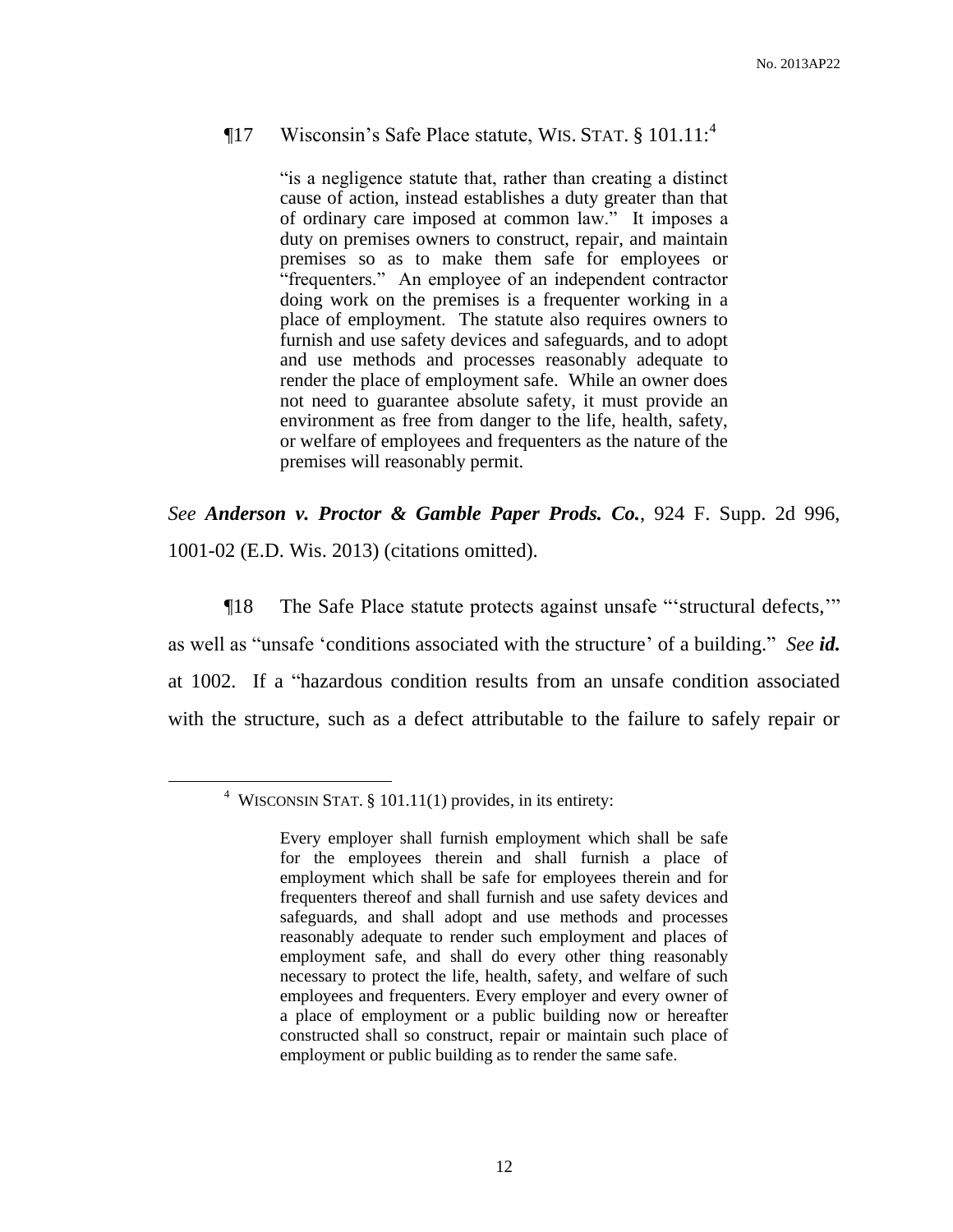maintain, liability will only be found where the owner had actual or constructive notice of the defect." *Id.* The statute does not, however, "involve reckless or negligent acts of persons on the premises." *See Hofflander v. St. Catherine's Hosp. Inc.*, 2003 WI 77, ¶91, 262 Wis. 2d 539, 664 N.W.2d 545. This is known as the "acts of operation" rule. *See id.*

¶19 For example, a district court in the Eastern District of Wisconsin has held that the release of asbestos dust into the air during regularly-conducted repair work of a paper mill created an unsafe condition associated with the structure. *See Anderson*, 924 F. Supp. 2d at 1003. In *Anderson*, an electrician who died of cancer caused by asbestos exposure, 5 spent about half of his career working at the defendant's paper mill, during which time he "was exposed to asbestos in a number of ways." *Id.* at 999. For example, as an electrician, he regularly had to cut through asbestos insulation to get to electrical wiring. *See id.* Similarly, "maintenance and blow-out of switch gear caused significant asbestos exposure. In addition ... [the decedent] often worked in close proximity to pipefitters, pipe insulators, and other … employees who were replacing steam pipe insulation, performing repairs, or cleaning up insulation and debris simultaneously." *Id.* at 1000. In other words, the plaintiff contended that "working in the dusty conditions created by the removal and replacement of the insulation was a 'normal, everyday process' for the electricians when assigned to the mill." *Id.* Moreover, the plaintiff contended that the factory owner never warned the decedent "about the dangers of asbestos, or even that the pipe insulation contained asbestos at all." *Id.*

<sup>5</sup> The Safe Place claim was brought by the decedent's wife. *See Anderson v. Proctor & Gamble Paper Prods. Co.*, 924 F. Supp. 2d 996, 998-99 (E.D. Wis. 2013).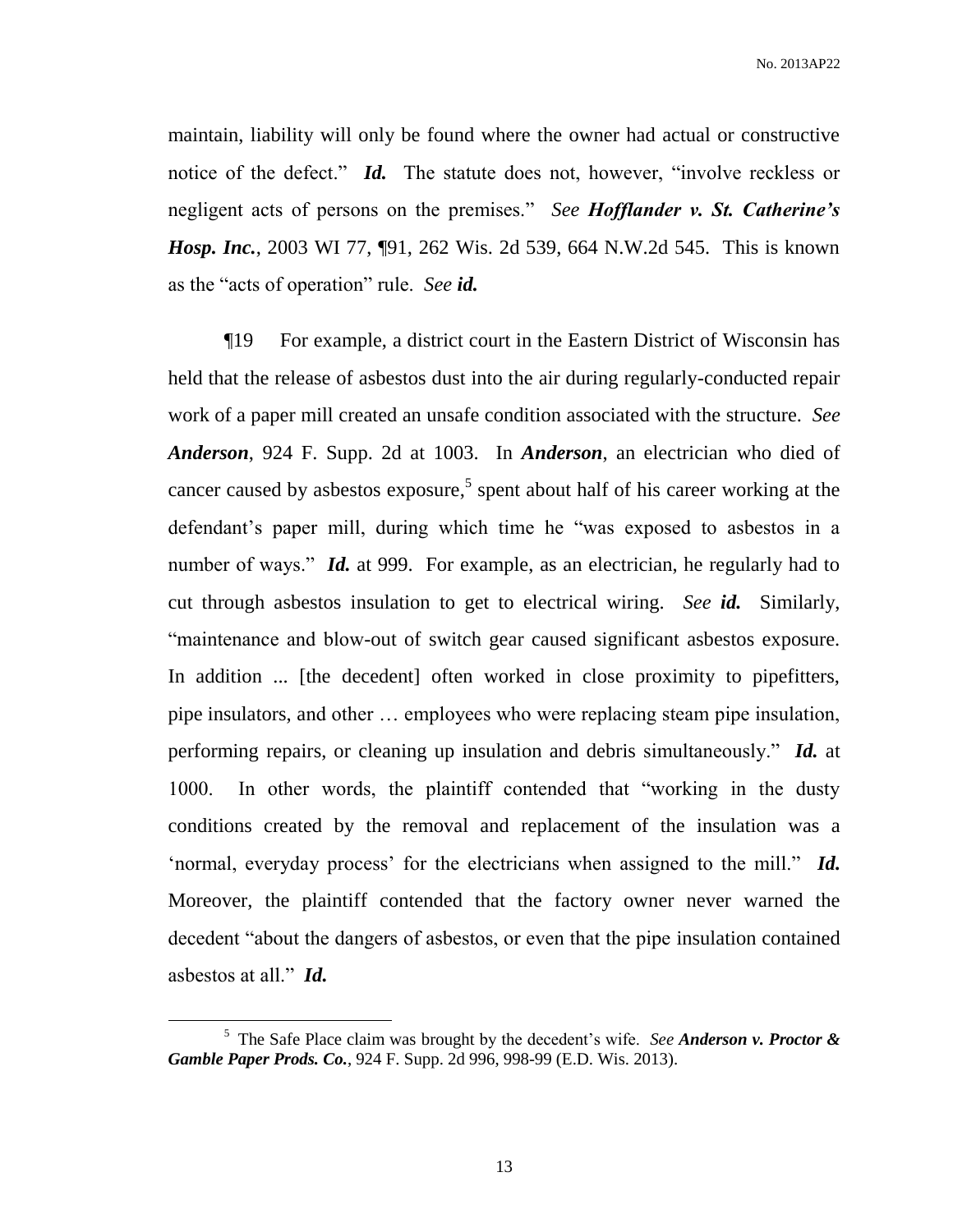¶20 Likewise, this court has held, in an unpublished case, that the release of asbestos dust into the air during regularly-conducted repair of steam pipes created an "unsafe condition" sufficient to support a plaintiff's claim that a factory owner failed to make its factory "safe" as required by WIS. STAT. § 101.11. *See Calewarts v. CR Meyer and Sons Co.*, No. 2011AP1414, unpublished slip op.,  $\P$ [6-8, 24, 45, (WI App July 3, 2012). In *Calewarts*, the decedent<sup>6</sup> operated a variety of machines in the defendant's factory. *See id.*, ¶4. He was exposed to asbestos on numerous occasions, including when the steam lines would leak and repair-workers removed pipe insulation to repair the leaks. *Id.*, ¶6. For example:

> Given the frequency of repairs, [the decedent]'s coworker was "certain" that [the decedent] would have been operating presses, and adjacent presses, where piping was being repaired. A coworker testified that large blowers for drying the ink on the fourth floor presses blew "everything else around, too. I mean, there was a lot of dust and I'm sure there was a lot of asbestos dust in there, too." Insulation was frequently knocked off the press ovens by employees or fell off due to vibrations from the equipment running. Insulation dust also fell off the ovens on the presses when the doors to the ovens were slammed shut. "[I]t was always a problem. There was ... always dust."

*Id.*, ¶7 (brackets and ellipses in *Calewarts*). The decedent and other workers "were not advised to wear protective gear and no safety warnings or instructions about asbestos were given until sometime after 1985." *Id.*, ¶8.

¶21 *Anderson* and *Calewarts* present strikingly similar circumstances to those alleged in Viola's complaint. The decedents worked in buildings where pipes were covered with asbestos-containing insulation. *See Anderson*, 924

<sup>6</sup> The claim was brought by the decedent's wife. *See Calewarts v. CR Meyer and Sons Co.*, No. 2011AP1414, unpublished slip op., ¶2 (WI App July 3, 2012).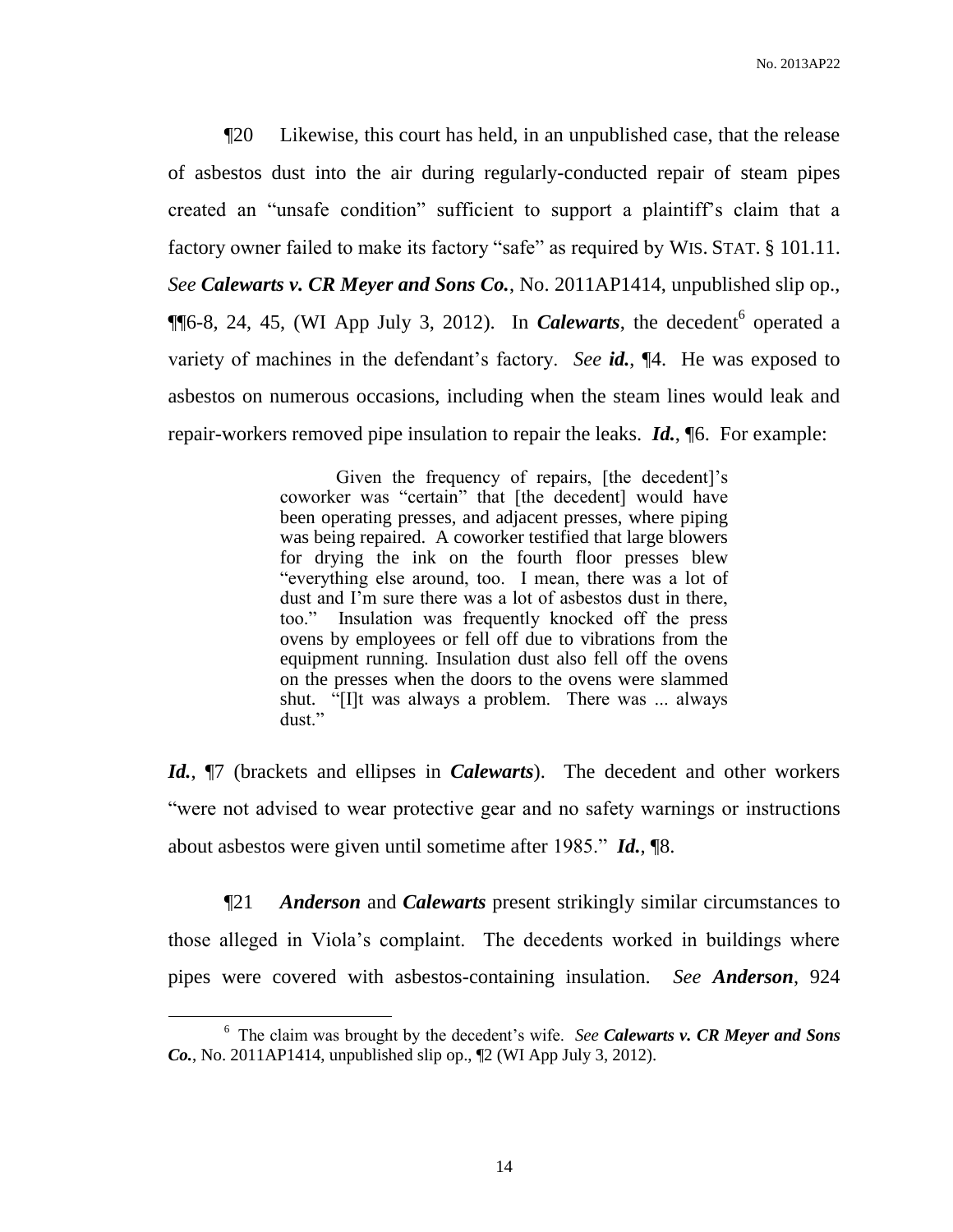F. Supp. 2d at 999; *Calewarts*, 344 Wis. 2d 124, ¶5. The regular maintenance and/or repair of the premises required that the asbestos be disturbed. *See Anderson*, 924 F. Supp.2d at 999-1000; *Calewarts*, 344 Wis. 2d 124, ¶6. The asbestos *was* disturbed—in some instances by the decedent while performing work in the usual way as required by the decedent's employer and/or the building owner. *See Anderson*, 924 F. Supp.2d at 999-1000; *Calewarts*, 344 Wis. 2d 124, ¶¶7, 24. The building owner knew about the asbestos and its health hazards, but failed to protect the workers who frequented the premises, including the decedents. *See Anderson*, 924 F. Supp.2d at 1000; *Calewarts*, 344 Wis. 2d 124, ¶8. Finally, the workers died from cancers caused by their asbestos exposure. *See Anderson*, 924 F. Supp.2d at 1000; *Calewarts*, 344 Wis. 2d 124, ¶2.

¶22 Yet, despite these striking similarities, Wisconsin Electric contends that we ought to conclude that the presence of asbestos dust in its buildings while Viola worked there was not an "unsafe condition," as the courts found in *Anderson* and *Calewarts*, but rather, that the presence of asbestos dust was caused by Viola's negligent "act of operation." The crux of Wisconsin Electric's argument is that because Viola performed some of the work releasing the asbestos dust into the air he cannot recover for the damage it caused. In support of its contention, Wisconsin Electric relies heavily on *Hofflander*, the same case the trial court relied on in granting summary judgment, as well as several factuallysimilar cases.

¶23 We are not persuaded by Wisconsin Electric's contentions, however, because *Hofflander* and other "acts of operation" cases are inapposite. In *Hofflander*, the plaintiff was committed to a hospital under an emergency detention. *Id.*, 262 Wis. 2d 539, ¶10. She learned that there was a loose air conditioner in the window of one of the third-floor rooms. *See id.*, ¶18. The

15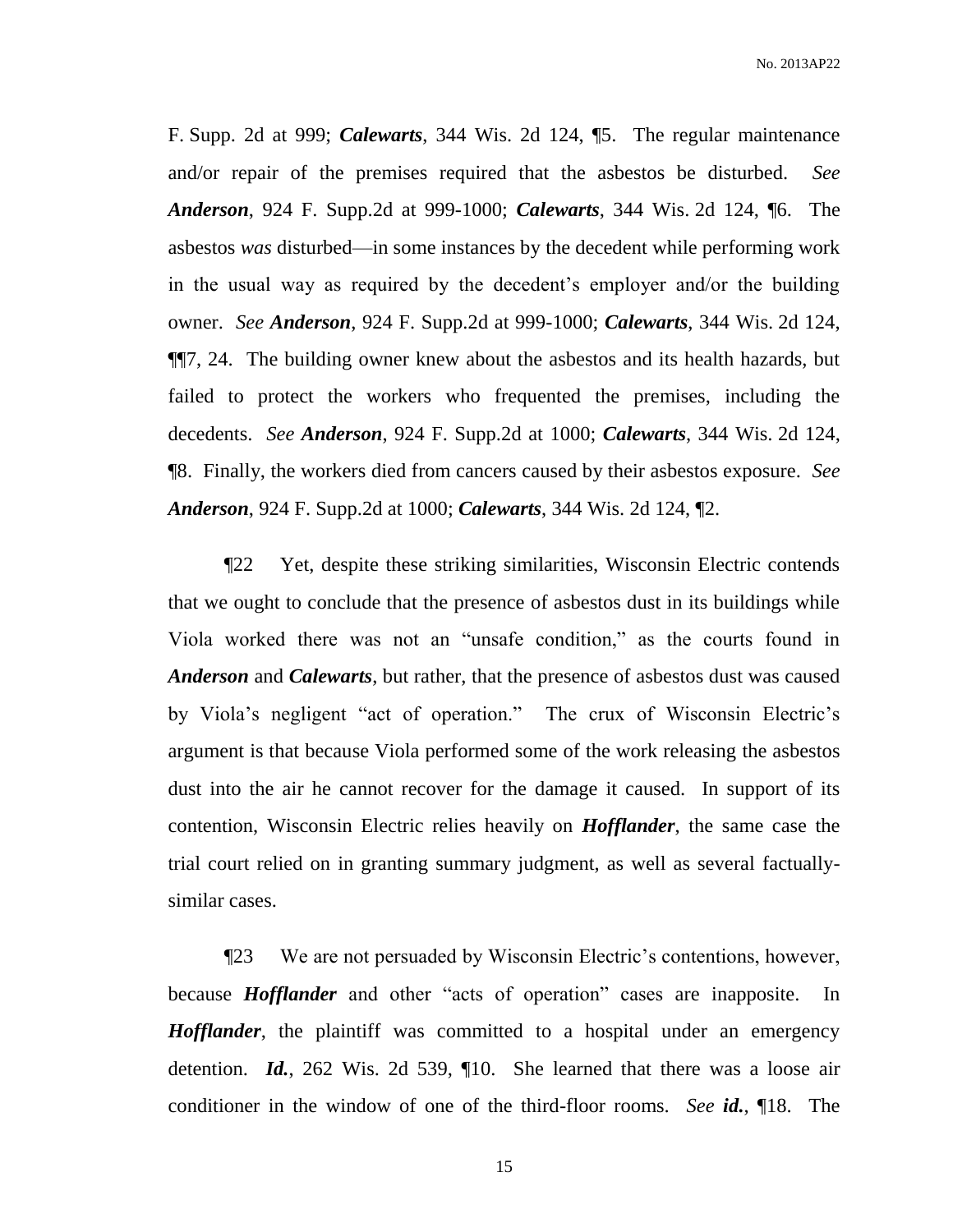plaintiff went to the window of that room "and began pulling the air conditioner towards her by its corners, splintering the wood mounting supporting it in the window, until the air conditioner crashed to the floor." **Id.**, [21. She fell out of the window and suffered numerous injuries, *id.*, ¶22, and consequently sued the hospital under the Safe Place statute, *see id.*, ¶23. The supreme court, in concluding that the hospital did not violate the Safe Place statute, explained that but for the plaintiff's negligent act of "grabbing and tearing the air conditioner out from its mounting in the window, the air conditioner was reasonably 'safe,' even assuming that the screws supporting the air conditioner were loose or too short." *Id.*, **[97** (footnote omitted). It held "that [WIS. STAT.] § 101.11 does not apply to unsafe conditions *caused by an injured party's own negligence or recklessness*. *See id.*, ¶101 (emphasis in *Hofflander*).

¶24 In contrast to the circumstances in *Hofflander*, Viola's negligence or recklessness did not cause the unsafe condition. In fact, the complaint and facts set forth show that the asbestos was necessarily disturbed as part of the maintenance and/or repair work required at the premises. *See also Neitzke v. Kraft-Phenix Dairies*, 214 Wis. 441, 446, 253 N.W. 579 (1934) ("[T]he employer's duty is to make the premises safe for the performance of acts *which he knows or reasonably should know are going to be performed thereon*.") (emphasis added). We therefore conclude the facts of *Hofflander* and similar "acts of operation" cases are too attenuated to apply here. *See also*, *e.g.*, *Barth v. Downey Co.*, 71 Wis. 2d 775, 779, 239 N.W.2d 92 (1976) ("Plaintiff's climbing into the ceiling-high duct and weakening its supports constituted an act that was unsafe rather than a condition that was unsafe."); *Stefanovich v. Iowa Nat'l Mut. Ins. Co.*, 86 Wis. 2d 161, 163-64, 169, 271 N.W.2d 867 (1978) (employee injured by "act of operation" when a crane operator negligently loaded steel rings onto truck,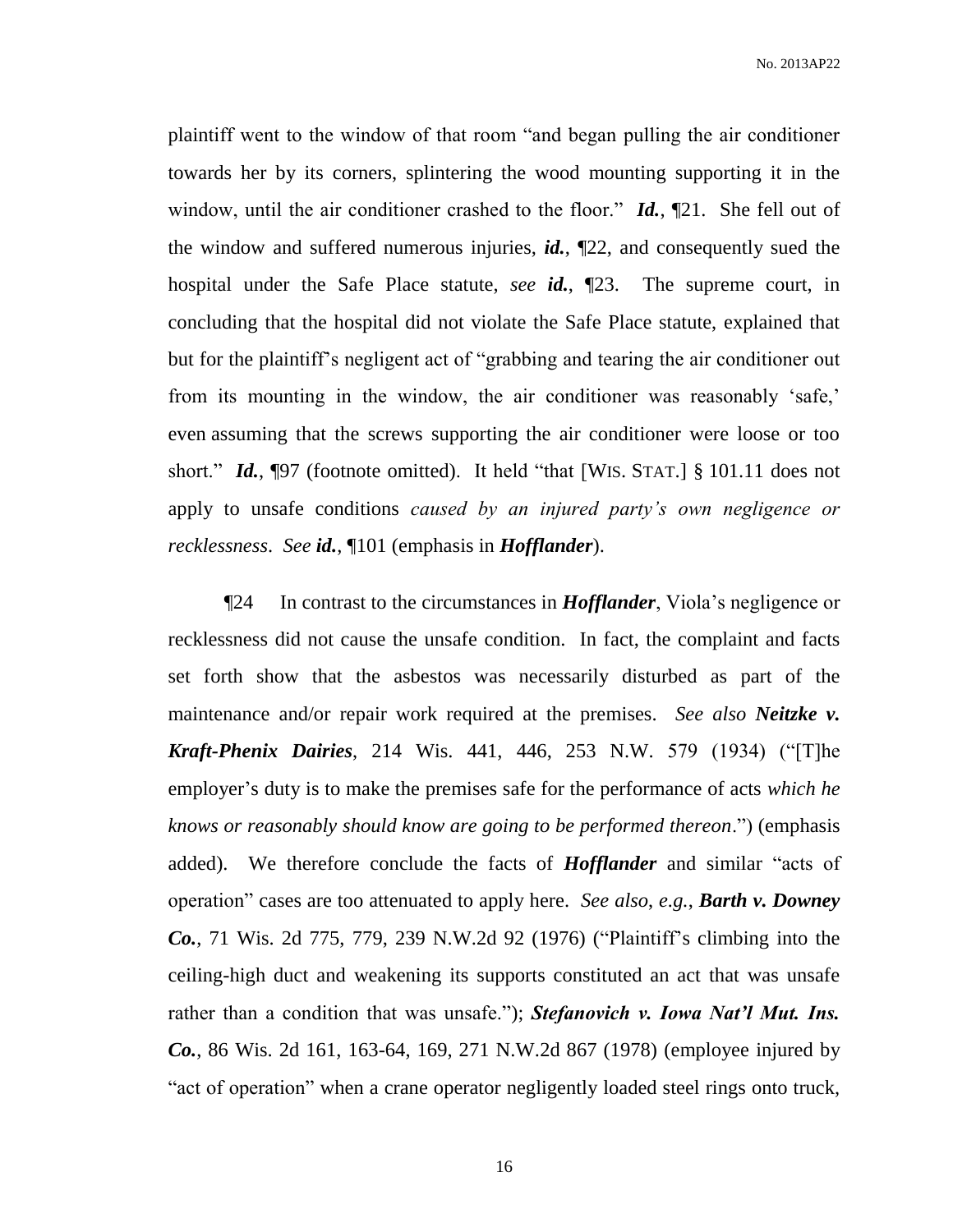No. 2013AP22

causing steel ring to fall toward employee); *Deaton v. Unit Crane & Shovel Corp.*, 265 Wis. 349, 352-53, 61 N.W.2d 552 (1953) (employee injured by "act of operation" when another employee negligently struck him with the bucket of a power shovel attached to a crane); *Leitner v. Milwaukee Cnty.*, 94 Wis. 2d 186, 194, 287 N.W.2d 803 (1980) (per curiam) (burglary that ultimately caused death of zoo guard was an "activit[y]" rather than an unsafe condition).

¶25 Thus, relying on *Anderson* and *Calewarts* to guide our analysis, we conclude that Viola's amended complaint does allege an "unsafe condition." The amended complaint alleges that Viola worked in premises where pipes where covered with asbestos-containing insulations. The regular maintenance and/or repair of the premises required that the asbestos be disturbed. The asbestos was disturbed—in some instances by the decedent while performing work in the usual way as required by the decedent's employer and/or Wisconsin Electric. There is no evidence that Viola performed any of this necessary maintenance or repair work negligently. Furthermore, Wisconsin Electric knew about the asbestos and its health hazards, but failed to protect Viola from these hazards. Finally, Viola died from mesothelioma caused by his asbestos exposure. Given these facts, we conclude that the presence of asbestos dust in the air at Wisconsin's Electric's premises was an "unsafe condition" and that Viola's amended complaint properly alleges a negligence claim asserting Wisconsin Electric's violation of the Safe Place statute.

¶26 Continuing our summary judgment analysis, *see Kersten*, 136 Wis. 2d at 315, we also conclude the evidence Viola submits does create material issues of fact. As noted, Viola submitted numerous facts in his brief showing: as a result of the installation, repair, and removal of asbestos-containing products, he was in constant contact with asbestos dust while working in Wisconsin Electric's

17